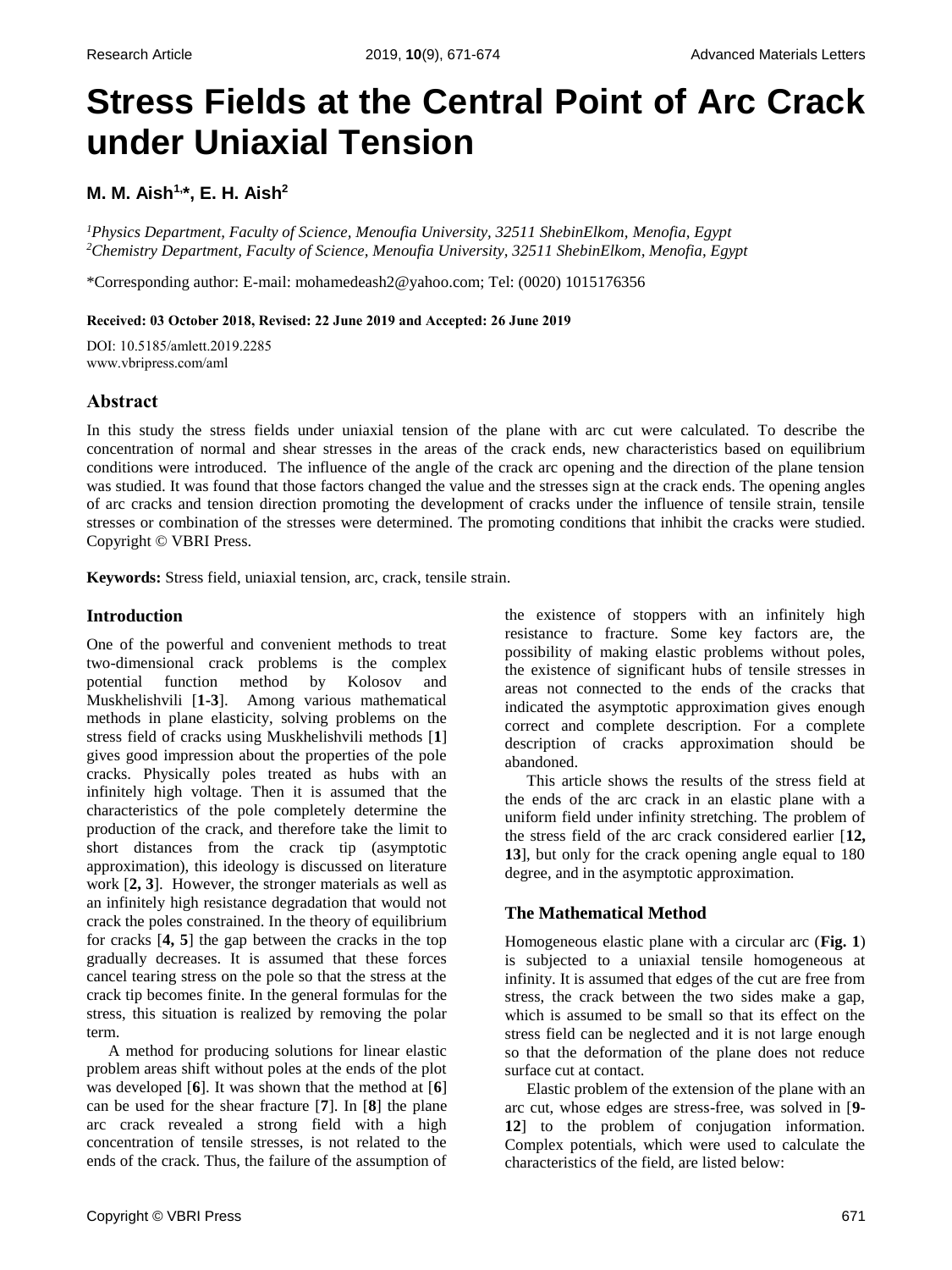$$
U(z) = \frac{1}{2X(z)} \left\{ C_0 z + C_1 + \frac{D_1}{z} + \frac{D_2}{z^2} \right\} + \frac{D_0}{2} + \frac{\overline{\Gamma}}{2z^2} \tag{1}
$$

$$
\Omega(z) = \frac{1}{2X(z)} \left\{ C_0 z + C_1 + \frac{D_1}{z} + \frac{D_2}{z^2} \right\} - \frac{D_0}{2} - \frac{\overline{\Gamma}'}{2z^2} \tag{2}
$$

where

$$
X(z) = \sqrt{(z-a)(z-b)}; C_0 = \frac{1}{2} (r' - \overline{r'}) \sin^2 \frac{\theta}{2} + \frac{4\Gamma + (r' + \overline{r'}) \sin^2 \frac{\theta}{2} \cdot \cos^2 \frac{\theta}{2}}{2 \left(1 + \sin^2 \frac{\theta}{2}\right)};
$$
  
\n
$$
C_1 = -C_0 \cos \theta; D_1 = -\overline{r'} \cos \theta; D_2 = -\overline{r'}; and D_0 = 2\tilde{A} - \tilde{N}_0
$$
 (3)

where  $z = x + iy$  is a point in the complex plane containing the arc with unit radius centered at the origin (Fig. 1), a and b are coordinates of the ends of the arc cut-out,  $\theta$  – is half the opening angle of the arc, the values of  $\Gamma$  and  $\Gamma'$  are sets stress at infinity. The crack in the middle is subjected to a tensile load. As the material is stretched, elastic energy is stored. Crack propagation becomes thermodynamically favorable; the elastic energy released per crack extension is equal to the surface energy necessary to form the new surfaces. Fig.1. also shows a contour plot of the stress field, which diverges at the crack tip. Adjusting the stress, surface energy, and Young's modulus changes the critical stress, all units are arbitrary.

The uniaxial tensile stress with p:

$$
\Gamma = p/4, \Gamma' = -(p/2) \exp(-2i\alpha) \tag{4}
$$

where  $\alpha$  is angle, measured counterclockwise from the axis of symmetry of the arc to the stretching direction. Secondary (auxiliary) functions are calculated from (1 and 2) as:

$$
\Psi(z) = \frac{1}{z^2}U(z) - \frac{1}{z^2}\overline{\Omega\left(\frac{1}{\overline{z}}\right)} - \frac{1}{z}\frac{dU(z)}{dz} \tag{5}
$$

$$
N(z) = U(z) + \Omega\left(\frac{1}{\bar{z}}\right) + \bar{z}\left(\bar{z} - \frac{1}{z}\right)\overline{\Psi(z)}
$$
 (6)

$$
\delta(z) = \frac{iz}{2\mu} [(3-4\nu)U(z) + U(\frac{1}{z}) - z(z - \frac{1}{z})\psi(z)] \tag{7}
$$

The value of the hydrostatic pressure:

$$
P(z) = 4\frac{1+\nu}{3} \operatorname{Re}[U(z)] \tag{8}
$$

where, ν is the Poisson's ratio (assumed to be 0.3). The stress tensor components can be given as:

$$
\sigma_{rr}(z) = \text{Re}[N(z)]; \sigma_{\beta\beta}(z) = P(z) - \sigma_{rr}(z); (9)
$$
  

$$
\tau_{r\beta}(z) = \text{Im}[N(z)]
$$

The derivatives of the components of the displacement vector can be written as:

$$
\frac{\partial u_x}{\partial \chi} = \text{Re}[\delta(z)] \frac{\partial u_y}{\partial \chi} = \text{Im}[\delta(z)] \tag{10}
$$

where  $\chi$  = arg(z). Asymptotic transition was not performed.



**Fig. 1.** Layout arc crack and acting load with a contour plot of the stress field, which diverges at the crack tip.

The calculation of the stress field changed the opening angle of the crack (2 $\theta$ ) from 20 $\degree$  to 180 $\degree$  with increments of 5-10°. The angle of the direction of stretching ( $\alpha$ ) changes from 0° to 90° in increments of 5-10°. Radial angle (β) was measured from the vertical axis counterclockwise.

## **Results and discussion**

The calculation results of the stress tensor distribution of perpendicular and tangent to the arc of unit radius are shown in **Fig. 2**, and **Fig. 3**. These data indicate that the shear stress at the endpoints of the arc crack is not constant. The intensity and value of stress change depending on the two angles 2θ and α. For example, on the left end of the crack in **Fig. 2a** there is a pole, which was tearing at high stress. At the other end also has a terminal, but it is defined as a compressive strain. In **Fig. 2b**, the right end of the pole is no crack. Similar results were obtained for the tangent of the stresses (**Fig. 3**).

The magnitude of the stresses themselves is not convenient for quantifying the stresses in the end sections of cracks, since these stresses can be infinite. Therefore, other characteristics were adopted.



**Fig. 2.** The distribution of  $\sigma_{rr}$  along an arc of unit radius for the angle  $120^{\circ}$  of an arc crack under uniaxial tension at angles  $30^{\circ}$  (a) and  $16^{\circ}$  (b).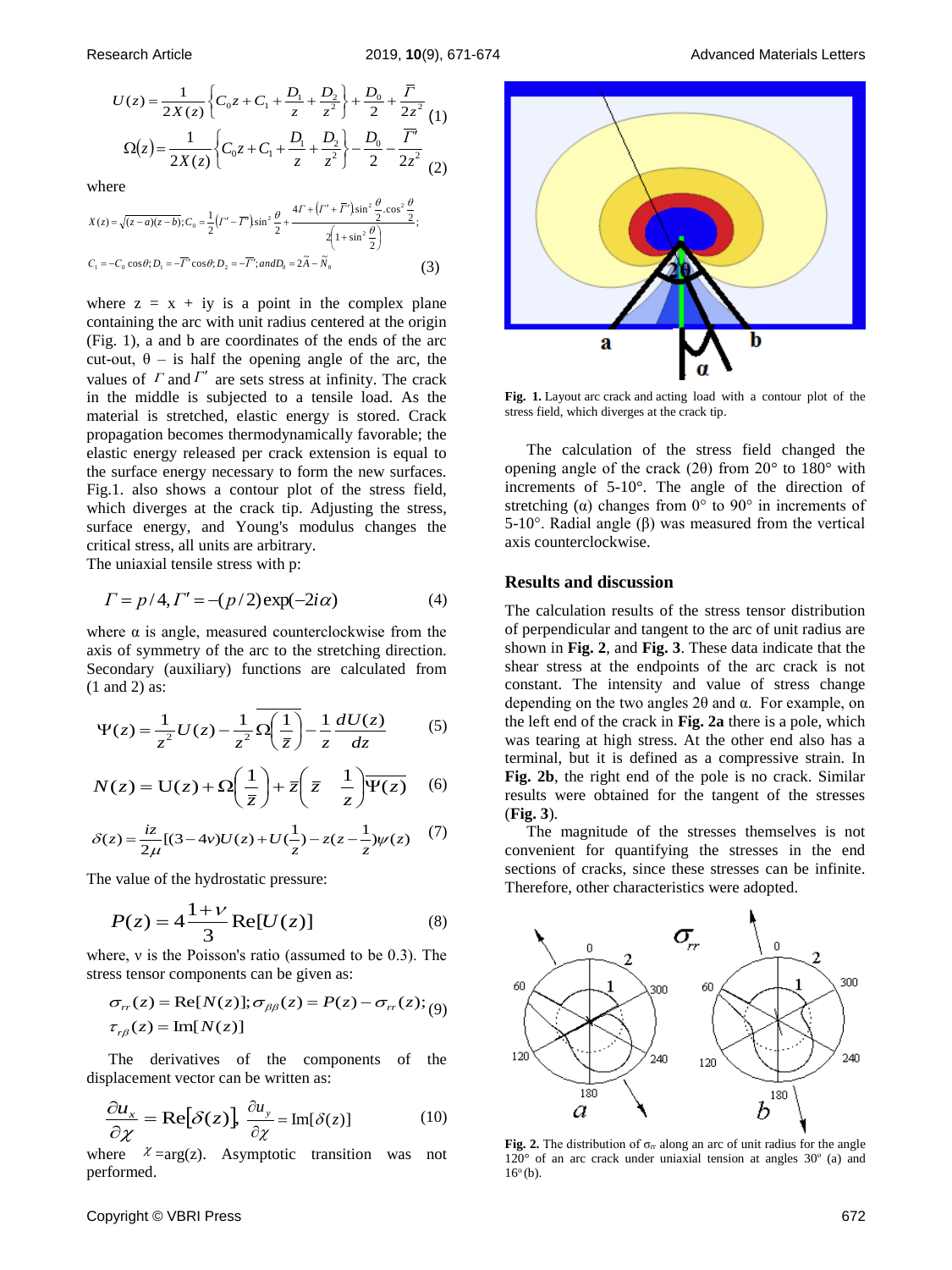

**Fig. 3.** The distribution of  $\tau_{\text{rf}}$  along an arc of unit radius for the angle  $120^{\circ}$  of an arc crack under uniaxial tension at angles  $30^{\circ}$  (a) and  $b = 48^{\circ}$  (b).

Static stress fields satisfy the conditions of equilibrium: the sum of the amount of mechanical forces and moments acting on any area of the plane are zero. Consider a circle of unit radius centered at the origin, on the circumference of the circle creates external tensile stress.

$$
\sigma_{rr}(\beta) = \sigma_{\infty} \cdot [0.5 \cdot \cos[2 \cdot (\beta + \pi - \alpha)] - 0.5] \tag{11}
$$

$$
\tau_{\kappa\beta}(\beta) = \tau_{\infty} \cdot [0.5 \cdot \sin[2 \cdot (\beta + \pi / 2 - \alpha)]] \tag{12}
$$

The crack is located along the arc of the circle. Where, the free edges of the crack, the crack length at the normal to the line of fracture and shear stresses are absent. Equilibrium in equations (11 and 12) is valid. Then the rest of the boundary circle of the unit circle should have stresses that reached equilibrium. These stresses are related to the field of a crack. The solution of the elastic problem gives stresses representing to the sum of the external field and the stress field associated to the crack. Then the components of the force that restores the equilibrium can be written as:

$$
F_x = \int_0^{2\pi} I \sigma_{rr}(1,\beta) - \sigma_{\infty}(\beta) J \sin \beta d\beta
$$
  
\n
$$
F_y = \int_0^{2\pi} I \sigma_{rr}(1,\beta) - \sigma_{\infty}(\beta) J \cos \beta d\beta
$$
 (13)

where sin  $\beta$  and cos  $\beta$  are the projecting factors. The integrations are determined by the intensity of the terminal poles. Therefore, as a quantitative measure of the intensity of the poles at the ends of the crack with respect to the normal component of the stress tensor which can be written as:

$$
J_a = \int_a^{\pi} \left[ \sigma_{rr}(1,\beta) - \sigma_{\infty}(\beta) \right] d\beta,
$$
  

$$
J_b = \int_b^{\pi} \left[ \sigma_{rr}(1,\beta) - \sigma_{\infty}(\beta) \right] d\beta \quad (14)
$$

π

For the right and left ends of the cracks, respectively. As measures of the intensity of the poles along the tangent component, the moments of forces acting on the boundary of the unit circle were used, and are shown as:

$$
M_{\dot{a}} = \int_{a}^{\pi} \left[ \tau_{r\beta} (1, \beta) - \tau_{\infty} (\beta) \right] d\beta,
$$
  

$$
M_{b} = \int_{b}^{-\pi} \left[ \tau_{r\beta} (1, \beta) - \tau_{r\beta} (\beta) \right] d\beta
$$
 (15)



**Fig. 4.** The characteristic Intensity distribution of the normal stresses to the arc which acting at the ends of the arc crack, at 2θ - α. The left half of the figure refers to the left end of the crack and the right to the right.

The same for the right and left ends of cracks, respectively. **Fig. 4** and **Fig. 5** show the distribution of the intensity characteristics at the field poles 2θ-α. The data obtained show the combination of loading parameters, contributing to the development of cracks. Therefore, the most dangerous, less dangerous, and those in which the edges of the crack are closed, are prerequisites for inhibiting the cracks. They are highly dangerous because of the normal stresses acting at  $\alpha \approx 30^{\circ}$  and the relatively large angles of cracks on the left end of the fracture (**Fig. 4**). At the right end at  $\alpha \approx 60^{\circ}$  represent compressive stresses, with such stresses, cracks do not develop.

Under the influence of shear crack, shear stresses (**Fig. 5**) will predominantly develop at the right end at  $\alpha \approx 15^{\circ}$  with large opening angles. Which are the highest stresses acting for cracks with  $2\theta \approx 130^\circ$ . At the left end of the cracks with small  $\alpha$ , the shearing stresses act in the opposite direction to it takes place at the right end. When  $\alpha$  is close to 45 $^{\circ}$  and the middle corners of the opening angles of the arcs shearing stresses crosses zero, and change sign, but then remain relatively small.



**Fig. 5.** The distribution of the mechanical torques which acting along a semicircle of unit radius at 2θ - α. The left half of the figure refers to the left end of the crack and the right to the right.

The lines with zero values of normal and shear stresses have a different path. Near  $2\theta \approx 60^{\circ}$  and  $\alpha \approx 30^{\circ}$  at the left end they intersect. The crack does not develop in the region of the angle fields adjacent to this combination. With other combinations, the development of a crack can be determined by the action of stresses or by their cooperative action. From the perspective of the joint action of normal and shear stresses, the most unsafe region for the right end of the crack at  $2\theta \approx 150^\circ$  and  $\alpha \approx 15^\circ$ .